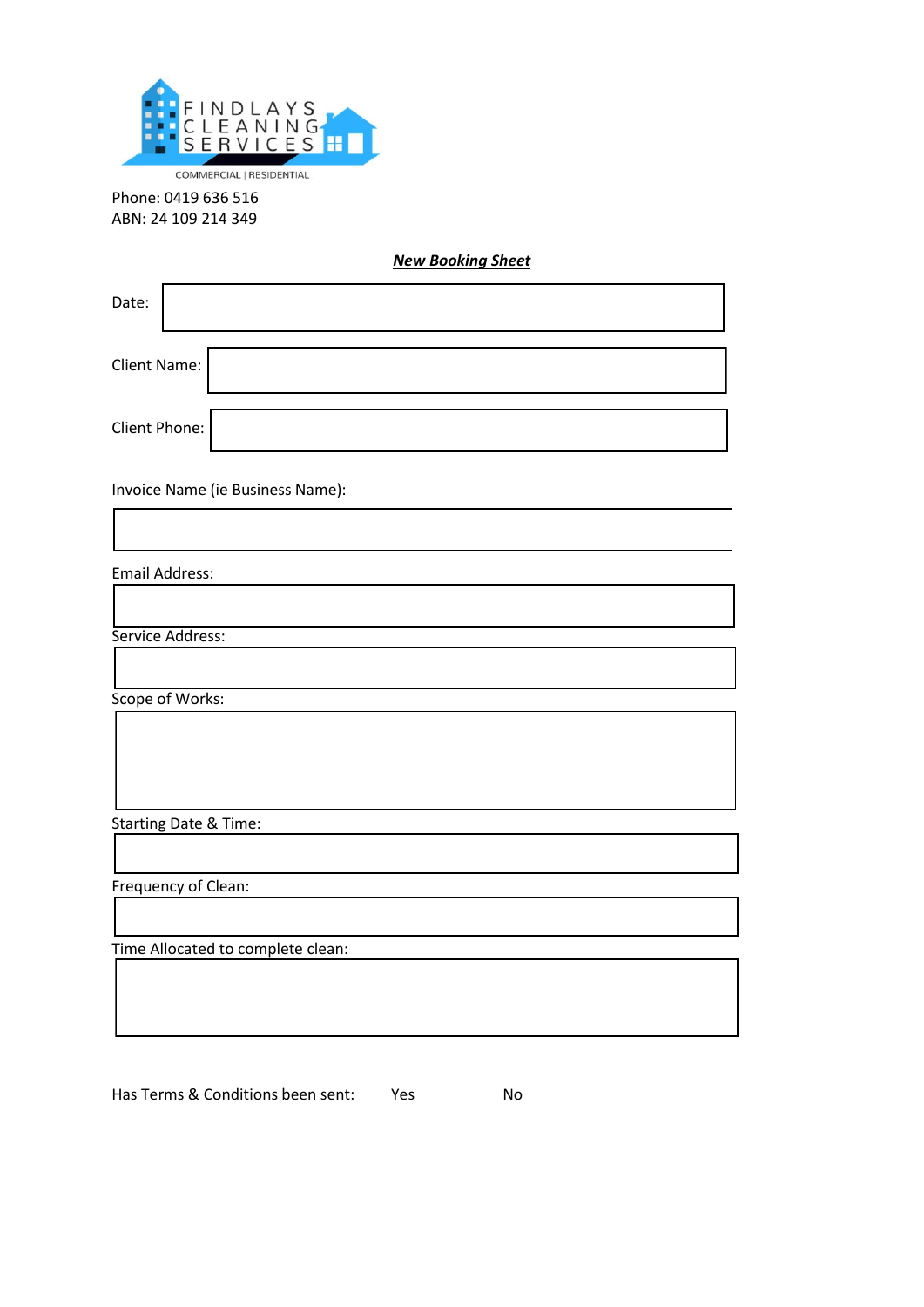

# Terms & Conditions

These terms and conditions constitute the full and complete Terms & Conditions of Findlay's Cleaning Services, 6 Irene Place, Ingleburn NSW 2565 Australia.

Please take some time to review these terms & conditions. Use of our services constitutes your acceptance of these terms and conditions.

## 1. cleaning services

- a. Subject to the terms of this Agreement, Findlay's Cleaning Services agrees to provide domestic cleaning services (the "Service") to the Customer at an address specified by the Customer (the "Premises").
- b. The Service will be for such cleaning duties as agreed with the Customer at the time of booking.
- c. Findlay's Cleaning Services will provide one or more cleaners (the "Cleaner") to attend the Premises to provide the Service at a time and date mutually agreed between Findlay's Cleaning Services and the Customer (the "Service Time").
- d. Findlay's Cleaning Services endeavours to provide the Service faithfully, diligently and in a timely and professional manner.

## 2. additions and amendments

- a. Any changes to the Service to be provided must be agreed by Findlay's Cleaning Services prior to the Service Time.
- b. If the Customer requires any additional services or variations at the time the Service is being performed, the Customer must first contact Findlay's Cleaning Services by telephone, who may agree to provide the additional services in its absolute discretion. The Cleaner is not authorised to agree to any changes to the Service being provided. The Customer must not request such changes directly from the Cleaner.

## 3. customer representations and warranties

The Customer represents and warrants that:

- a. it will provide a safe working environment at the Premises for the Cleaner to perform the Service;
- b. the Cleaner will have unencumbered and unobstructed access to those areas of the Premises requiring the Service;
- c. it will provide the Cleaner with access to all services and utilities (including hot and cold water, electricity, and rubbish bins) as required by the Cleaner to provide the Service;
- d. it will advise Findlay's Cleaning Services prior to the commencement of the Service of any hazards, slippery surfaces, risks or dangers, ingrained dirt, grease or grime at the Premises;
- e. it is authorised to use the Premises and obtain the provision of Service;
- f. if the Customer requires the Cleaner to clean behind or under any heavy items (eg. a fridge, bookshelf, or other furniture), it will move those items prior to the commencement of the Service; and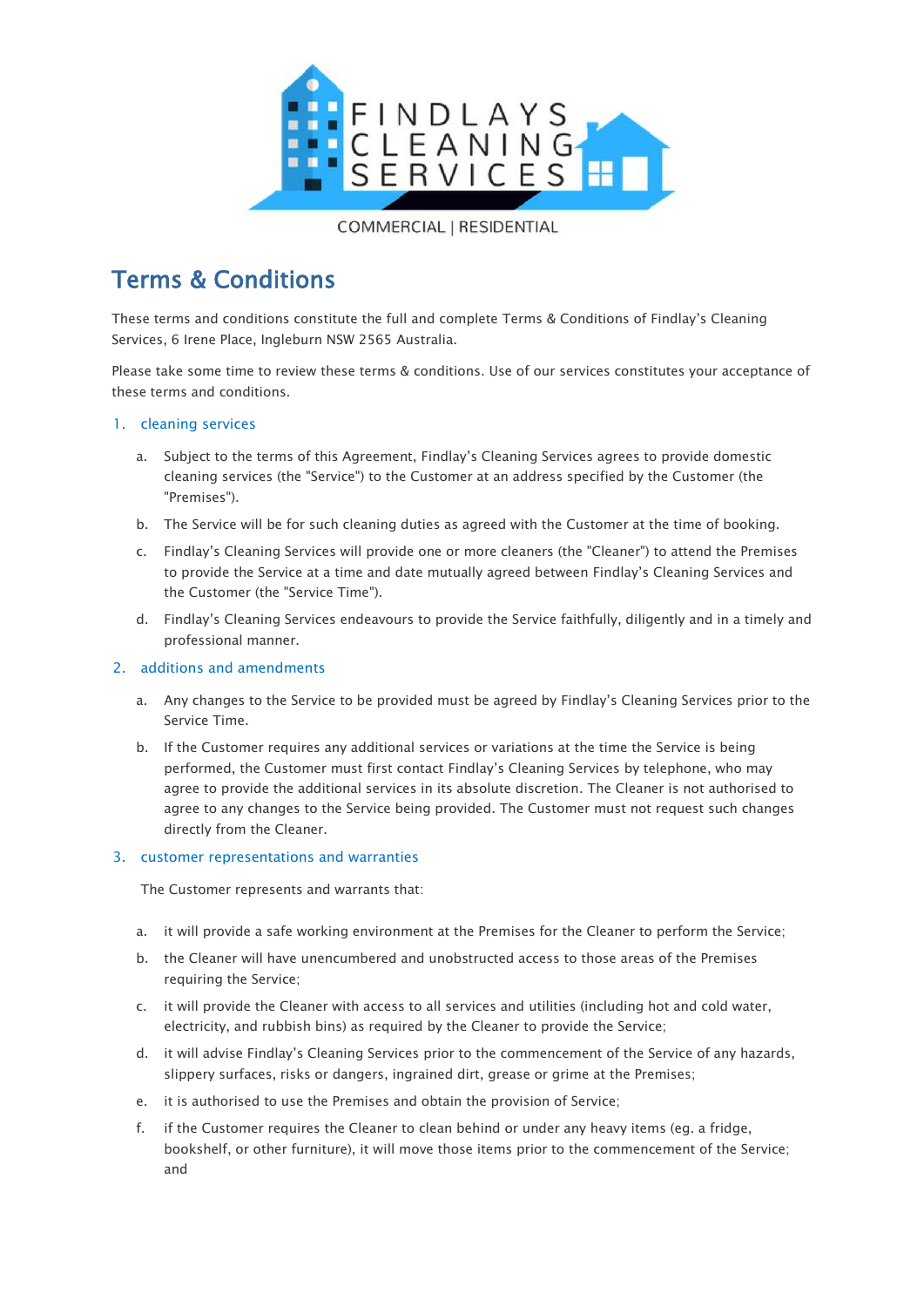

g. it will secure or remove any fragile, delicate, breakable or valuable items, including cash, jewellery, works of art, antiques, or items of sentimental value prior to the commencement of the Service.

## 4. health and safety risks

In addition to the obligations and warranties set out in clause 3 above, the Customer acknowledges and agrees that:

- a. the Cleaner is entitled to undertake a job safety analysis before the commencement of any work to assess the health and safety risk at the Premises;
- b. the Cleaner may, either before or during the provision of the Service not use or cease using any materials or cleaning equipment provided by the Customer if the Cleaner thinks, in their absolute discretion, that the use of such materials or cleaning equipment poses a risk to health and safety.
- c. the Cleaner may, either before or during the provision of the Service not provide or cease the provision of the Service where carrying out the Service presents, in the absolute discretion of the Cleaner, a risk to health and safety.

## 5. no engagement of cleaners

- a. The Customer acknowledges Findlay's Cleaning Services invests significant resources in recruiting, selecting and training its Cleaners. Unless Findlay's Cleaning Services gives prior written permission, the Customer must not, directly or indirectly, engage, employ or contract with any Cleaner to provide domestic services to the Customer or any associate of the customer for any period during which services are provided by Findlay's Cleaning Services or for a period within 12 months after the conclusion of any Service.
- b. The Customer acknowledges that Findlay's Cleaning Services may suffer loss and damage, including, without limitation consequential loss, as a result of a breach of this clause by the Customer.

## 6. job quotations

a. The actual price payable by the Customer is calculated on the total number of hours worked by the Cleaner.

Pricing for services provided by Findlay's Cleaning Services is as follows:

2 hours is charged at \$99.00 inclusive of GST 2.5 hours is charged at \$123.75 inclusive of GST 3 hours is charged at \$148.50 inclusive of GST 4 hours is charged at \$198.00 inclusive of GST

- b. Any price quoted by Findlay's Cleaning Services is an estimate only based on Findlay's Cleaning Service's experience, without inspection, and based on information provided by the Customer. Subject to this clause, quotes are valid for a period of 30 days from the date of the quote.
- c. If at the commencement or during the course of providing the Service, it is apparent that the actual cost of the Service will exceed the quote provided by Findlay's Cleaning Services, Findlay's Cleaning Services will provide the Customer with the option to pay an increased fee to complete the Service or pay the quoted amount without the Service being completed.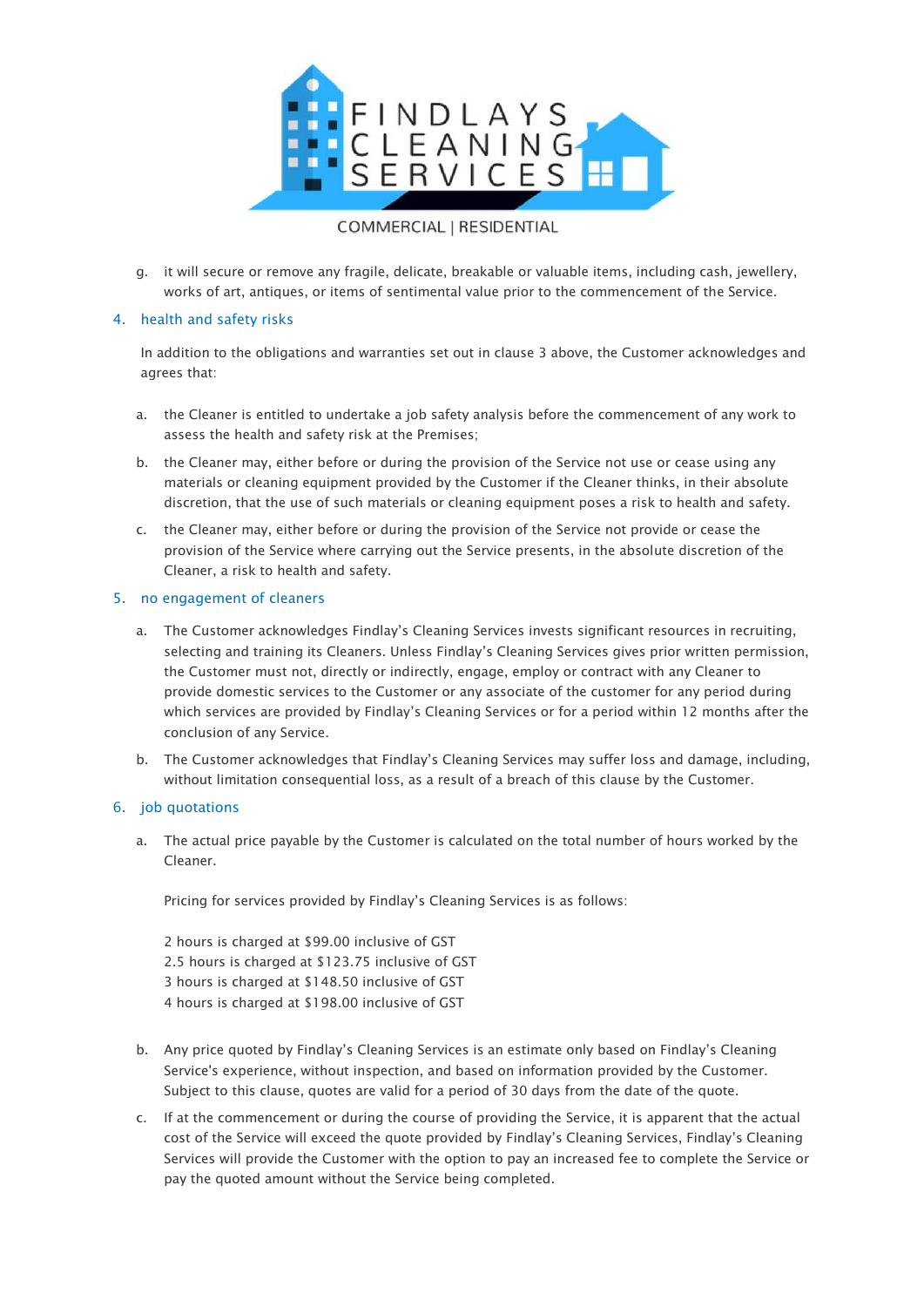

d. The Customer must inform Findlay's Cleaning Services whether any cleaning services required are for an 'end of tenancy' at the time of quotation.

## 7. bookings

- a. The Customer may make a booking by either telephone 0419 636 516 or email to [findlayscleaningservices@gmail.com](mailto:findlayscleaningservices@gmail.com)
- b. At the time of booking the Customer must provide details of any hazards, slippery surfaces, risks or dangers, ingrained dirt, grease or grime located at the Premises;
- c. Findlay's Cleaning Services provides all quotations at the time of booking.
- d. Findlay's Cleaning Services reserves the right not to accept a booking for any reason.

## 8. payment terms

- a. The Customer agrees to pay the price quoted by Findlay's Cleaning Services in full within 7 days from date of invoice.
- b. If no payment has been made within the 7 days, Findlay's Cleaning Services will use reasonable endeavours to contact the Customer for payment. In the event that Findlay's Cleaning Services cannot contact the Customer or payment is not made by the Service Time, the Customer will be deemed to have cancelled the Service, and the Customer must pay any late fees or charges due set out in clause 16.
- c. Payments may be made via bank transfer or in cash. Payments by bank transfer should be made to:

Account Name: Elizabeth Findlay Account BSB: 032372

Account No: 340811

Transaction Ref: Invoice Number

## 9. GST

- a. Unless specified otherwise, all prices and quotations are expressed to be GST exclusive amounts.
- b. If GST is payable in respect of anything supplied to the Customer under this Agreement, then the amount which the Customer is obliged to pay for that supply (Original Amount) will (subject to the receipt of a valid tax invoice) be grossed up so that Findlay's Cleaning Services receives an amount which, after subtracting the GST liability of Findlay's Cleaning Services, results in Findlay's Cleaning Services retaining the Original Amount.

## 10. late payment fee

a. Where Findlay's Cleaning Services has agreed to invoice the Customer for payment of fees after the Service has been completed, the Customer agrees to pay in full, all fees due, within 7 days of the invoice date.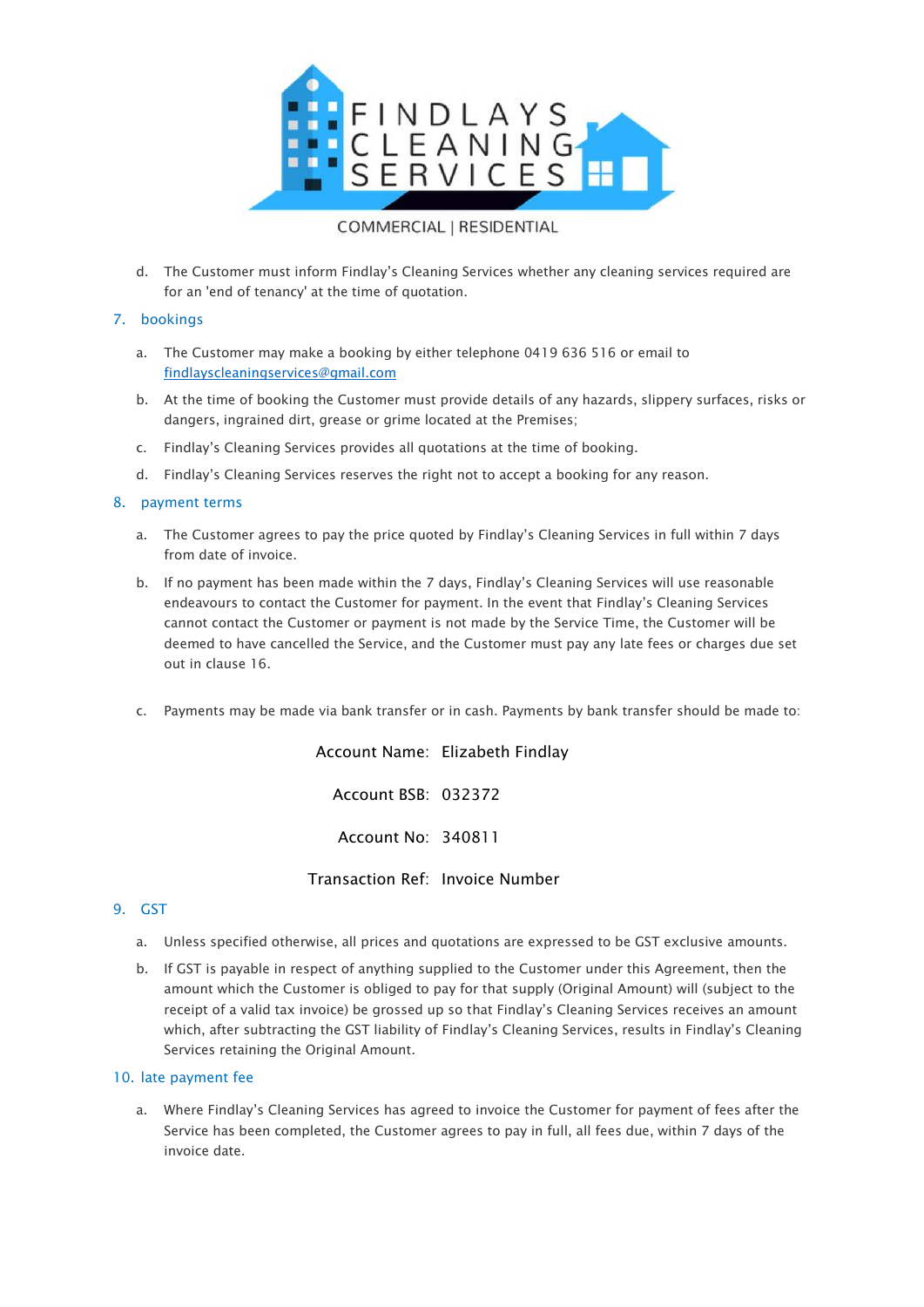

## b. The Customer agrees that if Findlay's Cleaning Services has not received payment in full for the Service within seven days of the original invoice date then a late payment fee of \$10 applies for every 7 days thereafter that payment is not received.

c. In addition to the amounts set out above, the Customer agrees to indemnify Findlay's Cleaning Services for all legal costs (on a solicitor and own client or full indemnity basis, whichever is greater) and other expenses incurred by Findlay's Cleaning Services in connection with a demand, action, or other proceeding (including mediation, out of court settlement or any action taken for recovery of debt from the Customer) arising out of a breach of these terms including the failure by the Customer to pay an amount by the due date.

## 11. non-appearance

If a Cleaner fails to attend the Premises within 1 hour of the Service Time and does not provide the requested Service, Findlay's Cleaning Services will provide the Customer with either:

a. offer to reschedule the Service at another time mutually agreed between the Customer and Findlay's Cleaning Services.

## 12. complaints

If the Customer is dissatisfied for any reason with the Service provided, it must inform Findlay's Cleaning Services within 24 hours of completion of the Service. Findlay's Cleaning Services strives to achieve 100% customer satisfaction and will endeavour to resolve the problem quickly and efficiently. Subject to clause 13, Findlay's Cleaning Services may, at its discretion, offer the Customer either of the following:

- a. re-supply of the Service without charge;
- b. such other remedy as deemed appropriate by Findlay's Cleaning Services.

## 13. exclusions and limitations

- a. The only conditions and warranties which are binding on Findlay's Cleaning Services in respect of the state, quality or condition of goods and services supplied by Findlay's Cleaning Services to Customers are those imposed and required to be binding by statute (including the Trade Practices Act 1974).
- b. To the extent permitted by statute, the liability, if any, of Findlay's Cleaning Services is, at Findlay's Cleaning Services' option, limited to and completely discharged by the resupply of the Service. Findlay's Cleaning Services is not responsible for:
	- i. not completing or providing the Service as a result of a breach of a warranty by the Customer in clause 3 (including a failure by the Customer to provide proper utility services, a safe working environment or unencumbered access to the Premises); or
	- ii. any damages caused by defective cleaning materials or cleaning equipment provided by the Customer;
- iii. not completing or providing the Service as a result of the Cleaner not proceeding for health and safety reasons under clause 4;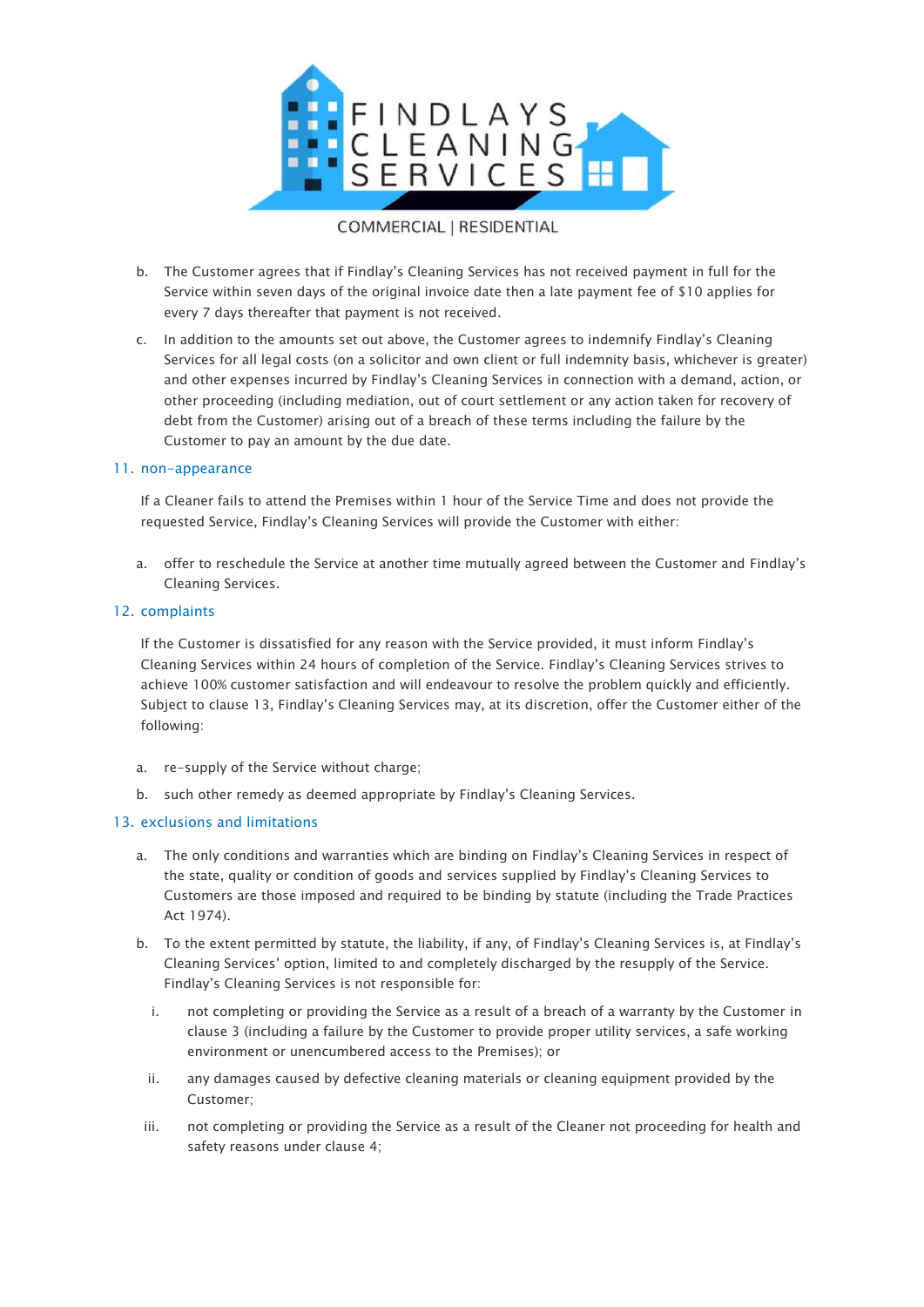

- iv. any loss or damage incurred by the Customer or any third party as a result of the effects of a force majeure, being any event beyond the reasonable control of Findlay's Cleaning Services;
- v. not completing or providing the Service due to an act or omission of the Customer or any other person at the Premises during provision of the Service;
- vi. existing dirt, wear, damage or stains that cannot be completely cleaned or removed;
- vii. any wear or discolouring of fabric or surfaces becoming more visible once dirt has been removed;
- viii. any loss incurred as a result of any breakage or damage to goods, items of value (including antiques, items of sentimental value) or the Premises; or
- ix. the cost of any key replacement or locksmith fees, unless keys were lost by Findlay's Cleaning Services or the Cleaner.
- c. Except as provided in this clause, all conditions and warranties implied by law in respect of the state, quality or condition of the Service which may apart from this clause be binding on Findlay's Cleaning Services are excluded.
- d. The Customer acknowledges that the results of any services provided may vary depending on a number of factors (including materials used, time elapsed since Premises was last cleaned, and nature of cleaning required), and that Findlay's Cleaning Services gives no guarantee as to the actual results of the Service.
- e. Except to the extent provided in this clause, Findlay's Cleaning Services has no liability (including liability in negligence) to any person for any loss or damage, consequential or otherwise, suffered or incurred by that person in relation to the products or services provided by Findlay's Cleaning Services (including any loss caused by, or resulting directly or indirectly from, any failure, defect or deficiency or any kind of or in the products used or services provided by Findlay's Cleaning Services).

## 14. indemnity

The Customer indemnifies Findlay's Cleaning Services against:

- a. all losses or liabilities arising directly or indirectly as a result of the provision of the Service including all losses or liabilities caused as a result of a breach of the warranties of the Customer set out in clause 3; and
- b. all legal costs (on a solicitor and own client or full indemnity basis, whichever is greater) and other expenses incurred by Findlay's Cleaning Services in connection with a demand, action, arbitration or other proceeding (including mediation, compromise, out of court settlement or appeal and including any action taken for the recovery of a debt from the Customer).
- c. For your peace of mind, Findlay's Cleaning Services is insured for 20 million dollars public liability, and all staff that perform services on behalf of Findlay's Cleaning Services have police checks and are covered by our Workers Compensation Policy.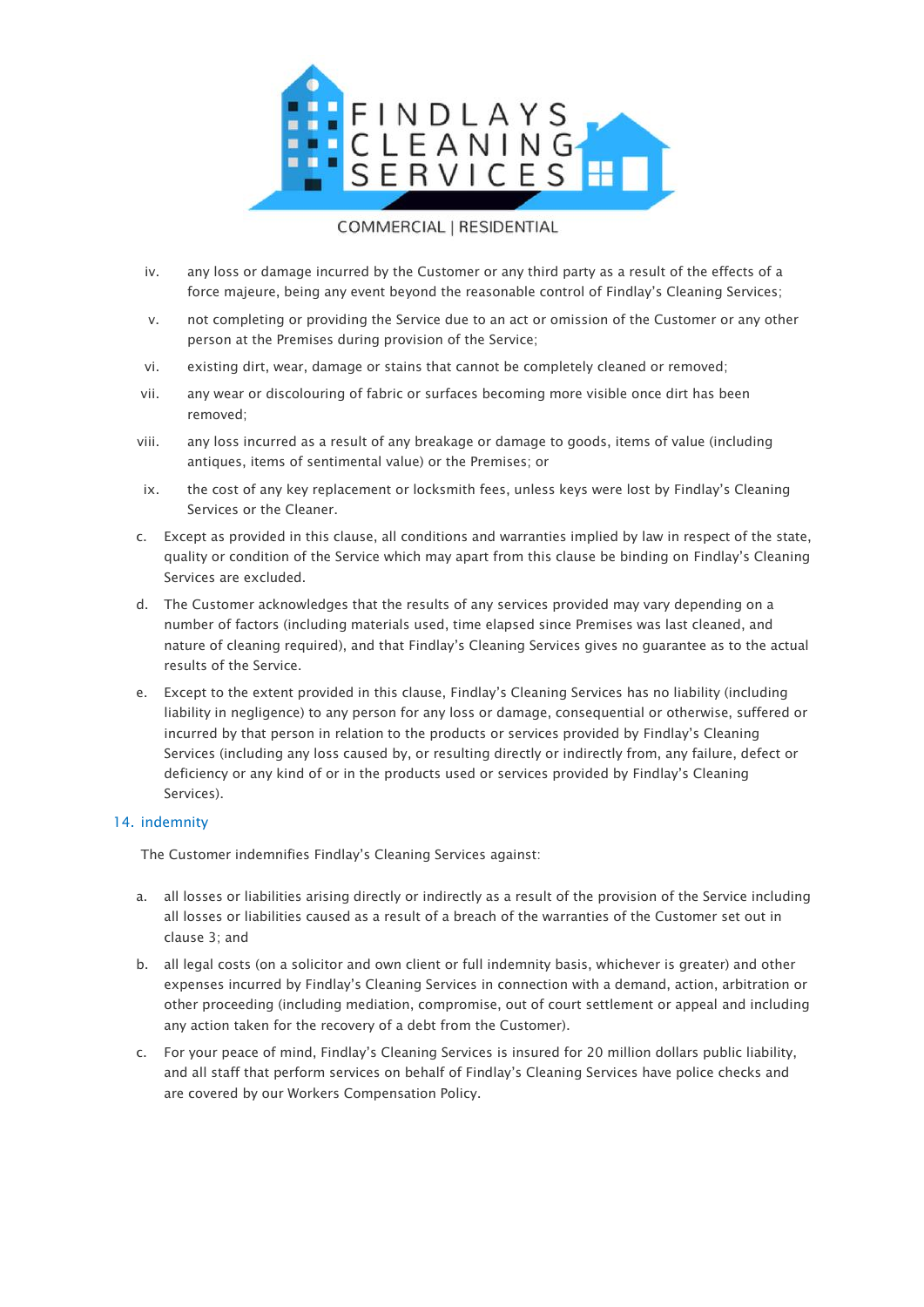

## 15. accidents, breakage, damage & theft

- a. The Customer must inform Findlay's Cleaning Services of any incident where an accident, breakage, damage to property or theft has occurred due to any act of the Cleaner within 24 hours of completion of the Service.
- b. To the extent permitted by law, the Customer is not entitled to claim any loss for any incident if the incident is not reported to Findlay's Cleaning Services within 24 hours of completion of the Service.
- c. To the extent permitted by law, damage or loss to the following items is specifically excluded from the liability of Findlay's Cleaning Services under these terms and conditions: cash, jewellery, art, antiques, and items of sentimental value.

## 16. cancellation fees

- a. The Customer must provide Findlay's Cleaning Services with at least 24 hours notice prior to the Service Time, if they wish to suspend, postpone or cancel the Service for any reason.
- b. In the event that such notice has been given, Findlay's Cleaning Services will endeavour to reschedule the Service if required.
- c. In the event that the Customer does not provide 24 hours notice prior to the commencement of the Service, the Customer agrees to pay a cancellation fee equivalent to 2 hours cleaning (inclusive of GST) for administrative costs and loss.

## 17. fee for non-access to premises

In the event that the Customer does not provide unencumbered access the Premises for Findlay's Cleaning Services or its Cleaners to provide the Service, the Customer agrees to pay a cancellation fee equivalent to 2 hours cleaning (inclusive of GST) for administrative and travel costs.

## 18. termination

- a. This Agreement may be terminated by the Customer by providing at least 24 hours notice prior to the Service Time.
- b. Subject to clause 18(c), Findlay's Cleaning Services may terminate this Agreement by providing the Customer with at least 24 hours notice prior to the Service Time.
- c. Findlay's Cleaning Services may terminate this Agreement with immediate effect if the Customer is in breach of this Agreement, and in the opinion of Findlay's Cleaning Services, that breach is incapable of remedy.

## 19. privacy policy

- a. The Customer acknowledges that any information provided by the Customer may be used by Findlay's Cleaning Services for the purpose of providing the Service. Findlay's Cleaning Services agrees not to share any information provided by the Customer with any third party not directly involved in the provision of the Service (unless required to do so by law).
- b. The Customer agrees to Findlay's Cleaning Services communicating with them electronically and/or via other means in order to provide the Service or for reasons related to the provision of the Service.